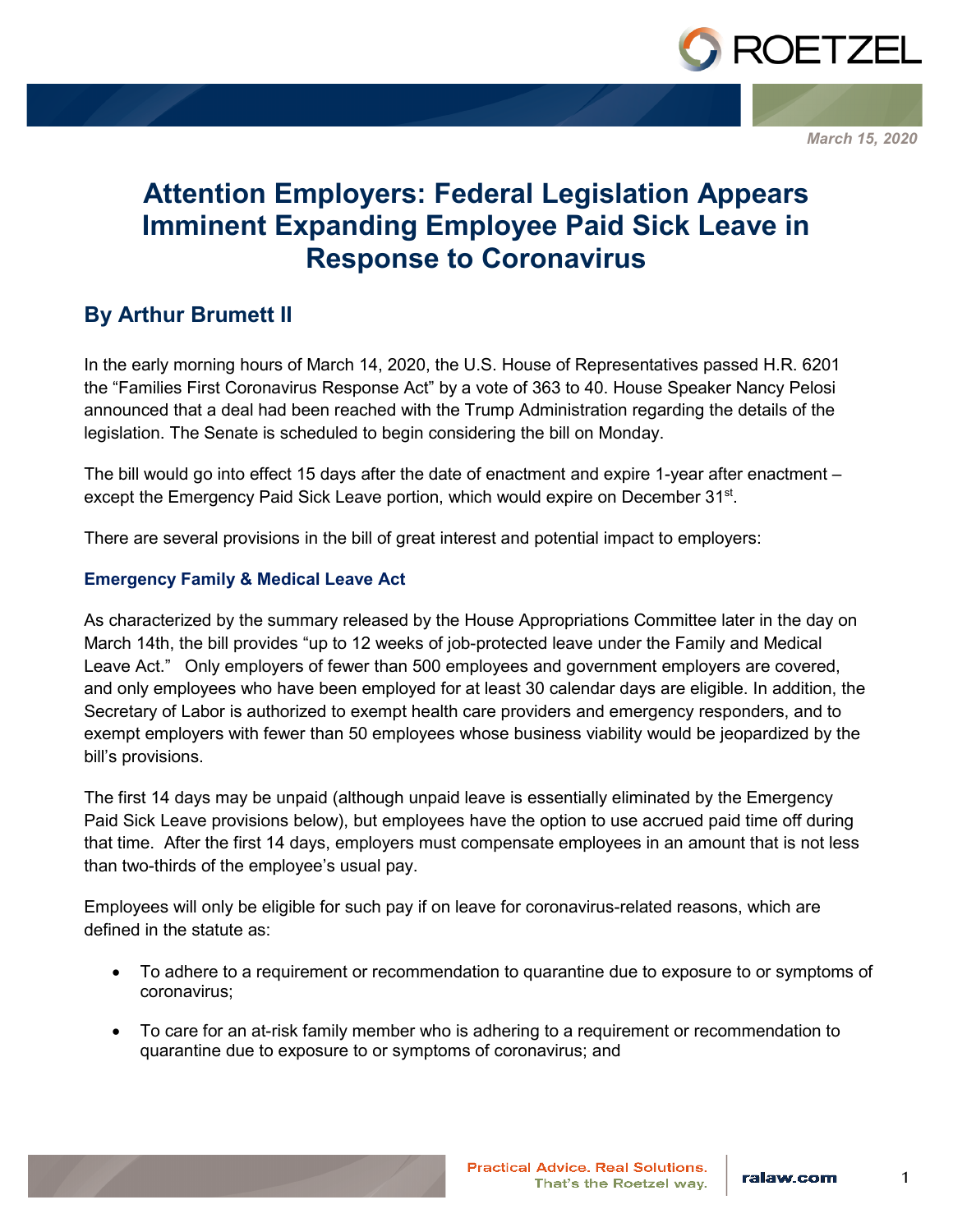

• To care for a child of an employee if the child's school or place of care has been closed, or the childcare provider is unavailable, due to a coronavirus.

#### **Emergency Paid Sick Leave Act**

This provision requires employers with fewer than 500 employees and government employers to provide employees two weeks of paid sick leave, paid at the employee's regular rate, to quarantine or seek a diagnosis or preventive care for coronavirus.

For other coronavirus leave, emergency sick leave is paid at 2/3 the employee's regular rate of pay. That 2/3 pay leave can be taken to care for a family member for such coronavirus-related purposes or to care for a child whose school has closed, or child care provider is unavailable, due to the coronavirus.

In calculating the 2 weeks of paid leave, full-time employees are entitled to 80 hours, and part-time employees are entitled to the typical number of hours that they work in a typical two-week period.

The bill states that both Acts would go into effect 15 days after the date of enactment and expire on December 31, 2020. Employers would be required to provide employees with notice of the right to leave. Employers should proactively review their policies with an employment law attorney in preparation for making necessary changes to ensure compliance if the bill is enacted.

#### **Tax Credits for Emergency Paid Sick Leave and Paid FMLA**

This section provides tax credits for employers paying Emergency Paid Sick Leave or Paid FMLA, including:

- A 100% tax credit, each calendar quarter, for Emergency Paid Sick Leave credited against quarterly employer taxes. With self-employed individuals, the tax credit is limited to 2/3 in cases of caring for a quarantined family member or a child whose school or child care is closed due to coronavirus. If the credit exceeds quarterly employment taxes, the employer can keep the excess.
- A 100% tax credit, each calendar quarter, for Emergency FMLA Leave credited against quarterly employer taxes. This credit is capped at \$200 per employee per day and \$10,000 per quarter. With self-employed individuals, the credit is capped at the lesser of \$200 per day or average daily taxable income. If the credit exceeds the employer's quarterly employment taxes, the employer can keep the excess.

#### **Emergency Unemployment Insurance Stabilization and Access Act of 2020**

This section provides \$1 billion in 2020 for emergency grants to states for activities related to processing and paying unemployment insurance (UI) benefits, under certain conditions.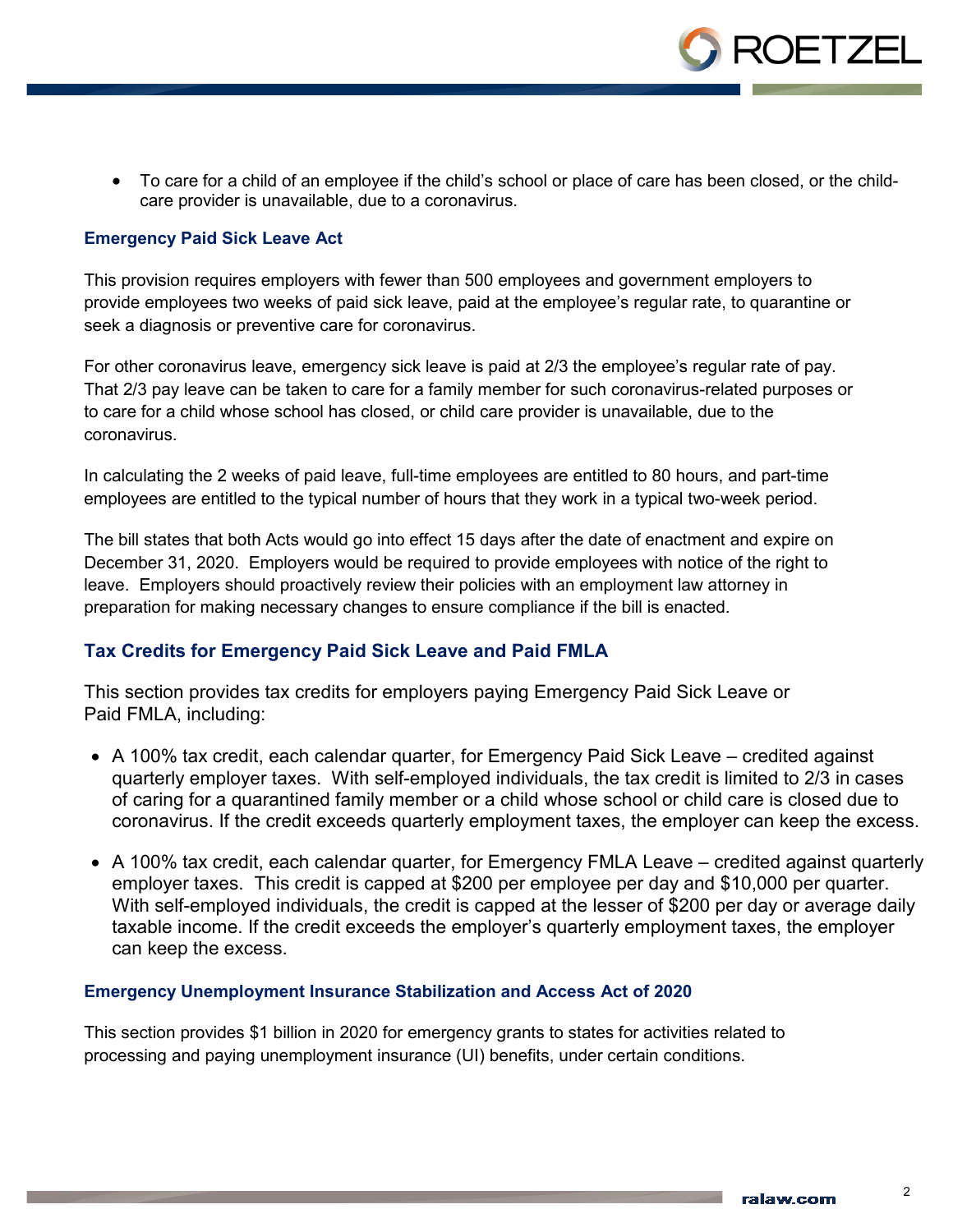

\$500 million would be used to provide immediate additional funding to all states for staffing, technology, systems, and other administrative costs, so long as they meet basic requirements about ensuring access to earned benefits for eligible workers. Among them is that states must require employers to (1) provide notification of potential unemployment eligibility to laid-off workers; (2) ensure workers have multiple methods to apply for benefits (e.g., by phone and electronically); and (3) provide notice of application status and how to ensure processing of the employee's application.

Another \$500 million would be reserved for emergency grants (in the same amount as the grant above) to states which experienced at least a 10 percent increase in unemployment. To be eligible a state must demonstrate "steps it has taken or will take to ease eligibility requirements and access to unemployment compensation for claimants, including waiving work search requirements and waiting periods, and non-charging employers directly impacted by the coronavirus due to an illness in the workplace or direction from a public health official to isolate or quarantine workers.

If the bill is enacted, it still remains to be seen which states will adopt the necessary changes to receive the additional funding.

Roetzel will continue to monitor the status of this bill closely. Employers should do the same and be prepared to act promptly and accordingly.

**Doug Spiker** Practice Group Manager Employment Services 216.696.7125 │ [dspiker@ralaw.com](mailto:dspiker@ralaw.com)

**Karen Adinolfi** 330.849.6773 │ kadinolfi@ralaw.com

**Aretta Bernard** 330.849.6630 │ abernard@ralaw.com

**Bob Blackham** 216.615.4839 │ [rblackham@ralaw.com](mailto:rblackham@ralaw.com)

**Michael Brohman**

312.582.1682 │ [mbrohman@ralaw.com](mailto:mbrohman@ralaw.com)

**Eric Bruestle** 513.361.8292 │ [ebruestle@ralaw.com](mailto:ebruestle@ralaw.com)

**Arthur Brumett II** 216.615.4856 │[abrumett@ralaw.com](file://akrdata01/Data/Marketing%20Data/Alerts/2019/Employment%20-%20Obamacare%20-%2012.19.19/abrumett@ralaw.com) **Helen Carroll** 330.849.6710 │[hcarroll@ralaw.com](mailto:hcarroll@ralaw.com)

**G. Frederick Compton** 330.849.6610 │fcompton@ralaw.com

**Leighann Fink** 330.849.6633 │ [lfink@ralaw.com](mailto:lfink@ralaw.com)

**Monica Frantz** 216.820.4241 | mfrantz@ralaw.com

**Barry Freeman** 216.615.4850 │ bfreeman@ralaw.com

**Morris Hawk** 216.615.4841 │ [mhawk@ralaw.com](mailto:mhawk@ralaw.com)

**Phil Heebsh** 419.708.5390 │ [pheebsh@ralaw.com](mailto:pheebsh@ralaw.com)

**Deirdre Henry** 216.615.4823 │ [dhenry@ralaw.com](mailto:dhenry@ralaw.com)